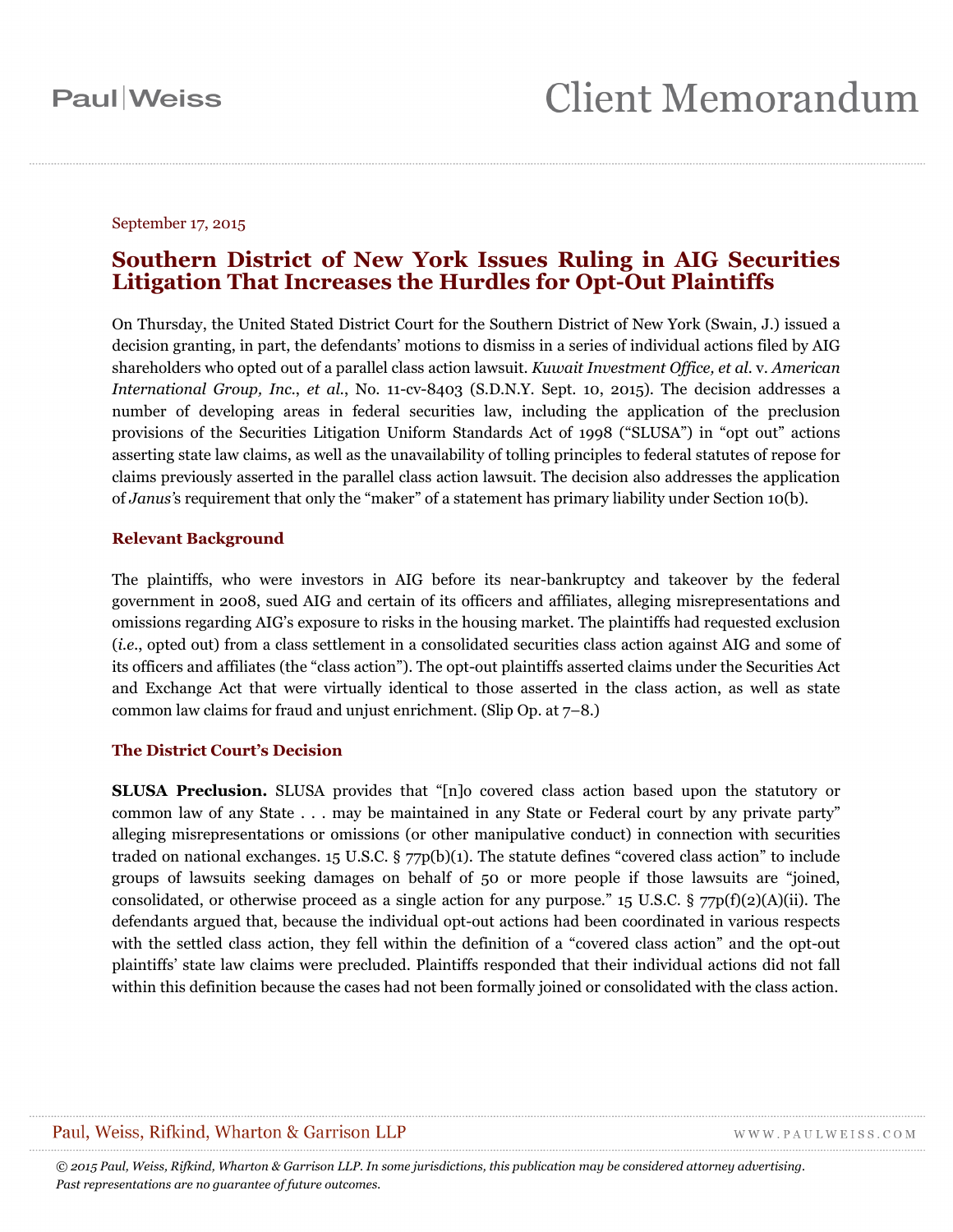## **Paul**Weiss

# **Client Memorandum**

The Court held that the opt-out actions were indeed part of a covered class action. Judge Swain held that, even though the individual actions had not been "formally consolidated or joined with the class action and are not part of a multi-district litigation," the actions were subject to case management orders tied to the class action, the litigation of the individual actions and the class action were "highly coordinated," and the plaintiffs had opted out of the class action. (Op. at 35.) Judge Swain explained that SLUSA's preclusion provision—which was broadly drafted to cover actions proceeding together "for any purpose"—was intended to prevent plaintiffs from evading federal pleading standards by instead basing securities class actions on state common law, and that SLUSA makes federal courts "the exclusive venue of, and federal law the exclusive remedy for, certain class actions." (*See* Op. at 34.)

The Court therefore held that the individual actions and the class action had "proceed[ed] as a single action for any purpose[,]" under the broad interpretation favored by most courts that had considered that language. (Op. at 36.) Judge Swain thus joined the increasing number of federal district court judges in this Circuit who have held that opt-out action plaintiffs are precluded from asserting common law claims. *See, e.g., In re Fannie Mae 2008 Sec. Litig.*, 891 F. Supp. 2d 458, 480 (S.D.N.Y. 2012); *Amorosa* v. *Ernst & Young LLP*, 672 F. Supp. 2d 493, 517 (S.D.N.Y. 2009); *but see Ventura* v. *AT&T Corp.*, No. 05 Civ. 05718, 2006 WL 2627979, at \*1 (S.D.N.Y. Sept. 13, 2006).

**Statute of Repose under IndyMac.** The Court also clarified the application of *Police & Fire Department Systems* v. *IndyMac MBS, Inc.*, 721 F.3d 95 (2d Cir. 2014) ("*IndyMac*") by holding that many of the plaintiffs' federal claims (including all of their Securities Act claims) were barred by the relevant statutes of repose. (Op. at 16–17); *see* 15 U.S.C. § 77m; 28 U.S.C. §1658(b). The plaintiffs argued that because the parallel class action had been brought within the period set by the statute of repose, their individual claims were still timely under *American Pipe & Construction Co.* v. *Utah*, 414 U.S. 538 (1974). *American Pipe* and its progeny had held that the filing of a class action tolls the statute of limitations for members of the purported class. In *IndyMac*, however, the Second Circuit more recently held that statutes of repose, unlike statutes of limitations, are not tolled under *American Pipe*.

Plaintiffs argued that *IndyMac's* holding was limited to cases in which the original class action plaintiff lacked standing to pursue a claim asserted by a later intervenor. Judge Swain rejected this narrow interpretation of *IndyMac*. (Op. at 22–23.) The Court also rejected the plaintiffs' other arguments, including their argument that *IndyMac* was wrong when decided, and that they effectively were being deprived of the ability to opt out and assert additional claims, violating their constitutional rights to due process. (Op. at 23.) The Court explained, "[t]he simple rejoinder to this argument is that no rule or statute, much less the Constitution, guarantees any plaintiff a right, unbounded by time and space, to assert a cause of action . . . . Rule 23 requires that [class members] be given the choice to opt out of the certified class rather than be bound by the resolution of the class action, but does not guarantee a plaintiff a viable cause of action." *Id*.

WWW.PAULWEISS.COM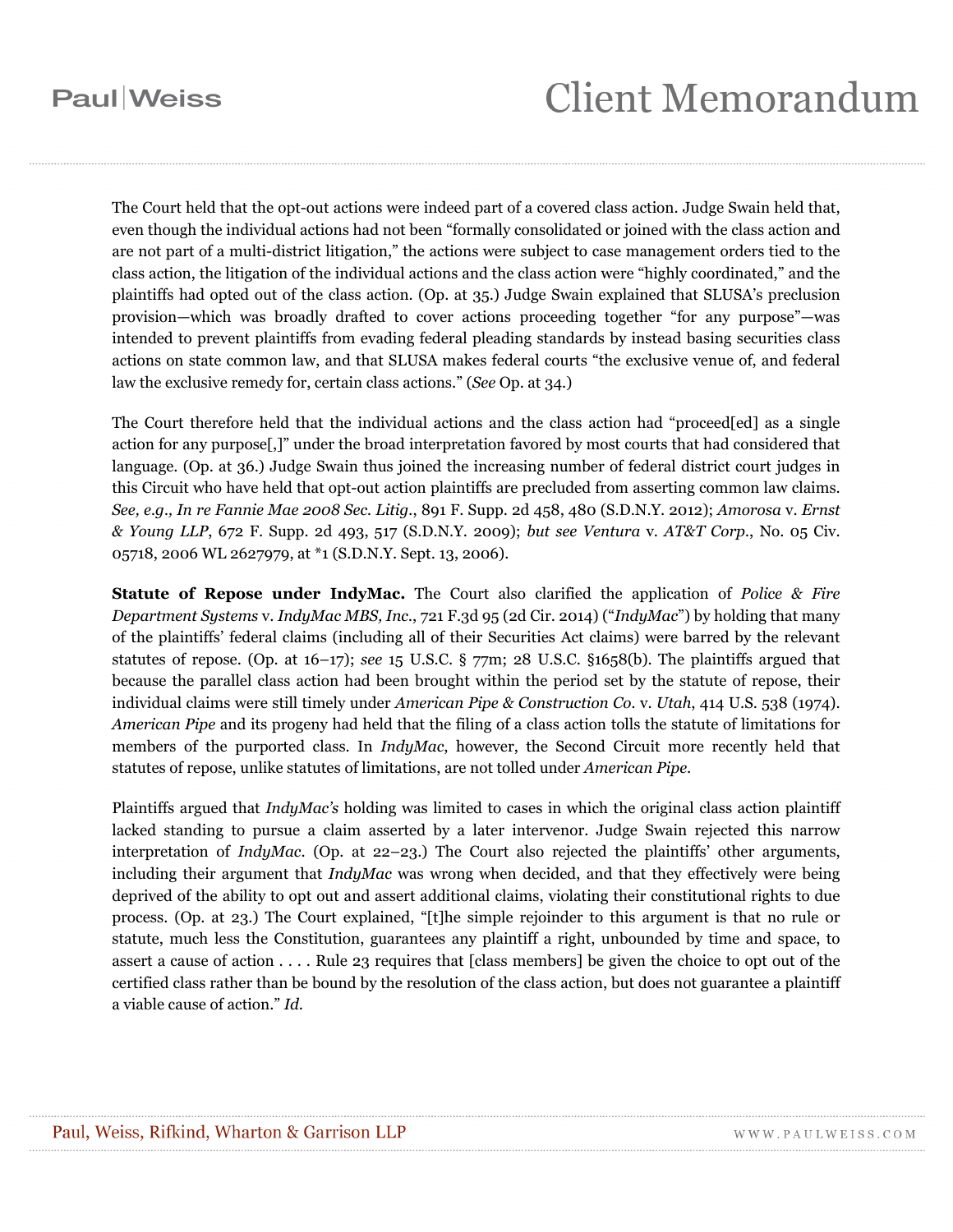### **Paul** Weiss

## **Client Memorandum**

**Janus and "Making" a Statement.** Finally, the court dismissed the securities fraud claims against two of the individual defendants, holding that plaintiffs had not adequately alleged that the individuals controlled the relevant statements. In *Janus Capital Group, Inc.* v. *First Derivative Traders*, 131 S. Ct. 2296 (2011), the Supreme Court had held that only the "person or entity with ultimate authority over [a] statement" could be held primarily liable for securities fraud based on that statement. *Id*. at 2302. The district court noted that, while certain claims were based on statements attributed to AIG, these two individual defendants were officers in an AIG *subsidiary* involved in the alleged fraud, not AIG itself. The Court held that the plaintiffs had included only conclusory allegations that these individuals had control over statements by AIG, the parent entity. (Op. at 31–32.) The Court further rejected plaintiffs' attempt to invoke the group pleading doctrine, which allows a presumption at the pleading stage that certain publications by a company "are the collective work of those individuals with direct involvement in the everyday business of the company." (Op. at 31 (quoting *In re BISYS Sec. Litig.*, 397 F. Supp. 2d 430, 438 (S.D.N.Y. 2005).) The Court concluded that "[w]here, as here, the defendants have no role in the business structure of the speaking entity and are instead officers of a separate entity, and there is no allegation that corporate formalities have not been observed," generalized allegations of control are insufficient under Section 10(b).

\* \* \*

It is an increasingly common aspect of class action litigation for some class members to "opt out" at late stages in the litigation and pursue individual claims that are identical to those asserted by the class, often after a settlement has been announced. Opt Out plaintiffs often demand more money than they would have received had they remained in the class, reducing the effectiveness of the class settlement mechanism. This decision by Judge Swain undercuts this "wait-and-see" strategy by holding that opt-out plaintiffs can be subject to repose periods that are not tolled by the existence of the class action, and by enforcing the broad preclusion provisions of SLUSA to prevent shareholders from using state law claims which often have longer statutes of limitations—to end-run such constraints. This decision is thus likely to be useful in several respects in defending federal securities opt-out cases.

This memorandum is not intended to provide legal advice, and no legal or business decision should be based on its content. Questions concerning issues addressed in this memorandum should be directed to: